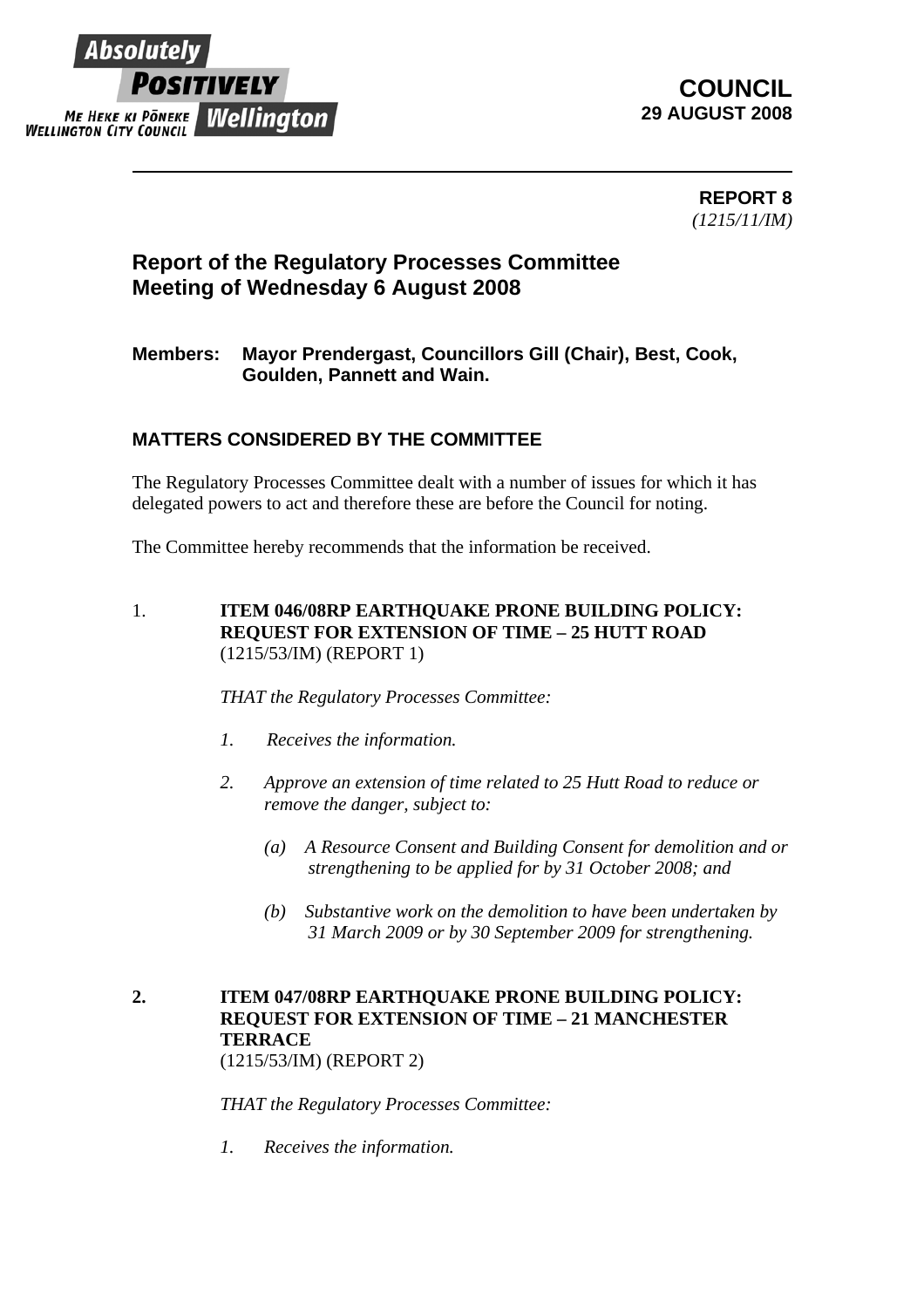- *2. Approves an extension of time related to 21 Manchester Terrace to 31 December 2009 to reduce or remove the danger with the following conditions:* 
	- *(a) Building Consent, NZ Historic Places Trust Approval and Resource Consent applications for the strengthening work will be applied for by 31 December 2008 and*
	- *(b) Substantive progress on the building work for seismic strengthening of the building will have been undertaken by 31 December 2009.*

#### 3. **ITEM 048/08RP PRIVATE DISTRICT PLAN CHANGE REQUEST: NGAURANGA FOREST, OFF HOMEBUSH ROAD, KHANDALLAH**  (1215/53/IM) (REPORT 3)

*THAT the Regulatory Processes Committee:*

- *1. Receives the information.*
- *2. Agrees to accept the private plan change request for the re-zoning of approximately 1.2ha of land to the east of Homebush Road in Khandallah, from Open Space B to Outer Residential, as outlined in Appendix 2 of the officer's report.*
- *3. Notes that the request will be publicly notified in accordance with the First Schedule of the Resource Management Act 1991.*

#### 4. **ITEM 049/08RP PRIVATE DISTRICT PLAN CHANGE REQUEST: 43 SPENMOOR STREET, NEWLANDS, PRIMEPROPERTY GROUP** (1215/53/IM) (REPORT 4)

*THAT the Regulatory Processes Committee:*

- *1. Receives the information.*
- *2. Agrees to accept the proposed private plan change for the re-zoning of approximately 17.7ha of land zoned Rural Area to Outer Residential. The proposed changes to the District Plan will include:* 
	- *(i) Amendments to Planning Maps 22 and 23 to show the land proposed to be rezoned from Rural Area to Outer Residential as shown on the plan in Appendix1 of the officer's report.*

#### *AND*

*(ii) The inclusion of a new Appendix into Chapter 5 Residential Area to include the proposed provisions as set out in Appendix 2 of the officer's report.*